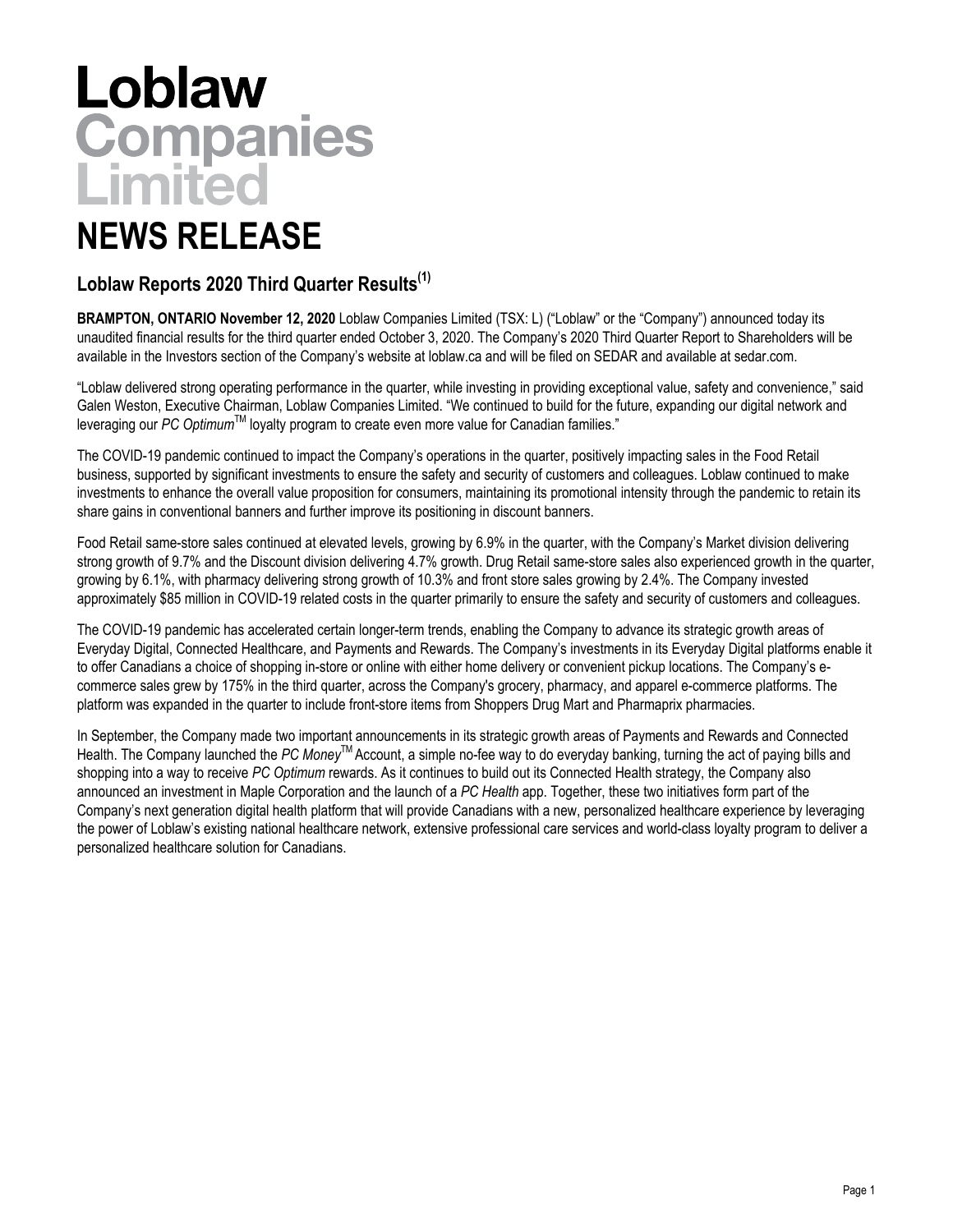#### **2020 THIRD QUARTER HIGHLIGHTS**

Unless otherwise indicated, the following highlights include the impacts of the consolidation of franchises and COVID-19.

- Revenue was \$15,671 million. When compared to the third quarter of 2019, this represented an increase of \$1,016 million, or 6.9%.
- Retail segment sales were \$15,464 million. When compared to the third quarter of 2019, this represented an increase of \$1,044 million, or 7.2%.
	- Food retail (Loblaw) same-stores sales growth was 6.9%.
	- Drug retail (Shoppers Drug Mart) same-store sales growth was 6.1%, with pharmacy same-store sales growth of 10.3% and front store same-store sales growth of 2.4%.
- The Company's e-commerce initiative continued to contribute to Everyday Digital sales which have grown 175% on a quarter-to-date basis.
- The Company incurred approximately \$85 million in COVID-19 related costs to ensure the safety and security of customers and colleagues.
- Operating income was \$718 million. When compared to the third quarter of 2019, this represented an increase of \$28 million, or 4.1%.
- Adiusted EBITDA<sup>(2)</sup> was \$1,524 million. When compared to the third quarter of 2019, this represented an increase of \$32 million, or 2.1%.
- Adjusted EBITDA<sup>)</sup> margin<sup>(2)</sup> was 9.7%. When compared to the third quarter of 2019, this represented a decrease of 50 bps.
- Net earnings available to common shareholders of the Company were \$342 million. When compared to the third quarter of 2019, this represented an increase of \$11 million, or 3.3%. Diluted net earnings per common share were \$0.96. When compared to the third quarter of 2019, this represented an increase of \$0.06, or 6.7%.
- Adjusted net earnings available to common shareholders of the Company<sup>(2)</sup> were \$464 million. When compared to the third quarter of 2019, this represented an increase of \$6 million, or 1.3%.
- Adjusted diluted net earnings per common share<sup>(2)</sup> were \$1.30. When compared to the third quarter of 2019, this represented an increase of \$0.05, or 4.0%.
- In the third quarter of 2020, the Company repurchased 5.0 million common shares at a cost of \$350 million.
- In October 2020, the Company extended the maturity on its existing \$1 billion revolving credit facility to October 2023.
- The Company invested \$396 million in capital expenditures and generated \$121 million of free cash flow<sup>(2)</sup>.
- The Company recorded approximately \$12 million of restructuring and other related charges, primarily related to Process and Efficiency initiatives.
- Quarterly common share dividend to be increased by 6.3% from \$0.315 per common share to \$0.335 per common share.

See "News Release Endnotes" at the end of this News Release.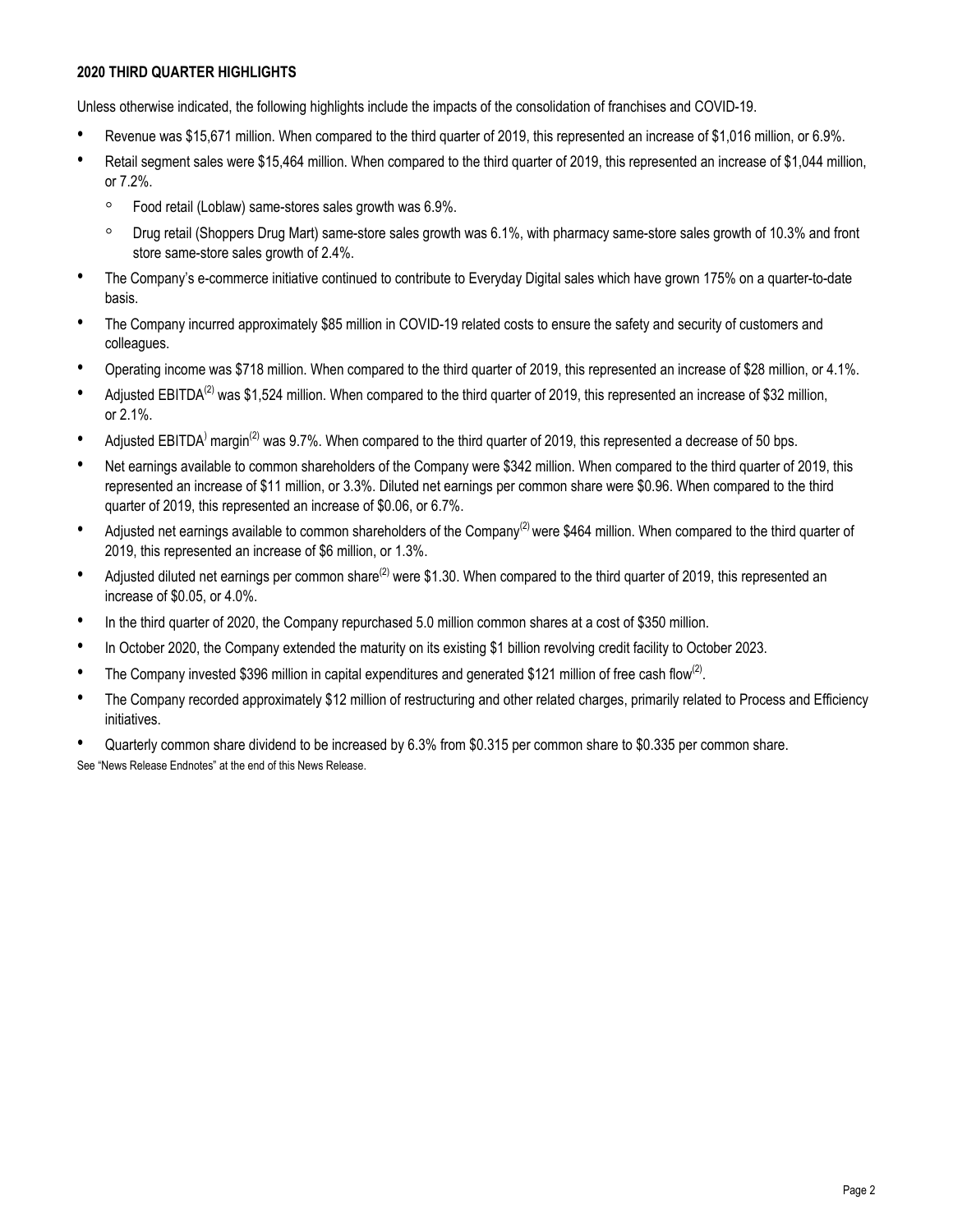#### **CONSOLIDATED RESULTS OF OPERATIONS**

Unless otherwise indicated, all financial information includes the impacts of the consolidation of franchises and COVID-19.

| For the periods ended October 3, 2020<br>and October 5, 2019          | 2020         | 2019       |             |          | 2020       | 2019       |                |           |
|-----------------------------------------------------------------------|--------------|------------|-------------|----------|------------|------------|----------------|-----------|
| (millions of Canadian dollars except<br>where otherwise indicated)    | $(16$ weeks) | (16 weeks) | \$ Change   | % Change | (40 weeks) | (40 weeks) | \$ Change      | % Change  |
| <b>Revenue</b>                                                        | \$15,671     | \$14,655   | \$<br>1,016 | 6.9%     | \$39,428   | \$36,447   | \$2,981        | 8.2 %     |
| <b>Operating income</b>                                               | 718          | 690        | 28          | 4.1 %    | 1,663      | 1,729      | (66)           | $(3.8)\%$ |
| Adjusted EBITDA <sup>(2)</sup>                                        | 1,524        | 1,492      | 32          | 2.1%     | 3,709      | 3,707      | $\overline{2}$ | 0.1%      |
| Adjusted EBITDA margin <sup>(2)</sup>                                 | 9.7%         | 10.2 %     |             |          | 9.4%       | 10.2 %     |                |           |
| Net earnings attributable to<br>shareholders of the                   |              |            |             |          |            |            |                |           |
| Company                                                               | \$<br>345    | \$<br>334  | \$<br>11    | 3.3%     | \$<br>760  | \$<br>824  | \$<br>(64)     | (7.8)%    |
| Net earnings available to<br>common shareholders of the               |              |            |             |          |            |            |                |           |
| Company <sup>(i)</sup><br>Adjusted net earnings available             | 342          | 331        | 11          | 3.3%     | 751        | 815        | (64)           | (7.9)%    |
| to common shareholders of the                                         |              |            |             |          |            |            |                |           |
| Company <sup>(2)</sup>                                                | 464          | 458        | 6           | 1.3%     | 1,082      | 1,121      | (39)           | $(3.5)\%$ |
| Diluted net earnings per<br>common share (\$)                         | \$<br>0.96   | \$<br>0.90 | \$<br>0.06  | 6.7 %    | \$<br>2.09 | \$<br>2.20 | \$<br>(0.11)   | (5.0)%    |
| Adjusted diluted net earnings per<br>common share <sup>(2)</sup> (\$) | \$<br>1.30   | \$<br>1.25 | \$<br>0.05  | 4.0 %    | \$<br>3.01 | \$<br>3.03 | \$<br>(0.02)   | (0.7)%    |
| Diluted weighted average                                              |              |            |             |          |            |            |                |           |
| common shares outstanding<br>(in millions)                            | 358.0        | 366.2      |             |          | 359.5      | 369.7      |                |           |
|                                                                       |              |            |             |          |            |            |                |           |

(i) Net earnings available to common shareholders of the Company are net earnings attributable to shareholders of the Company net of dividends declared on the Company's Second Preferred Shares, Series B.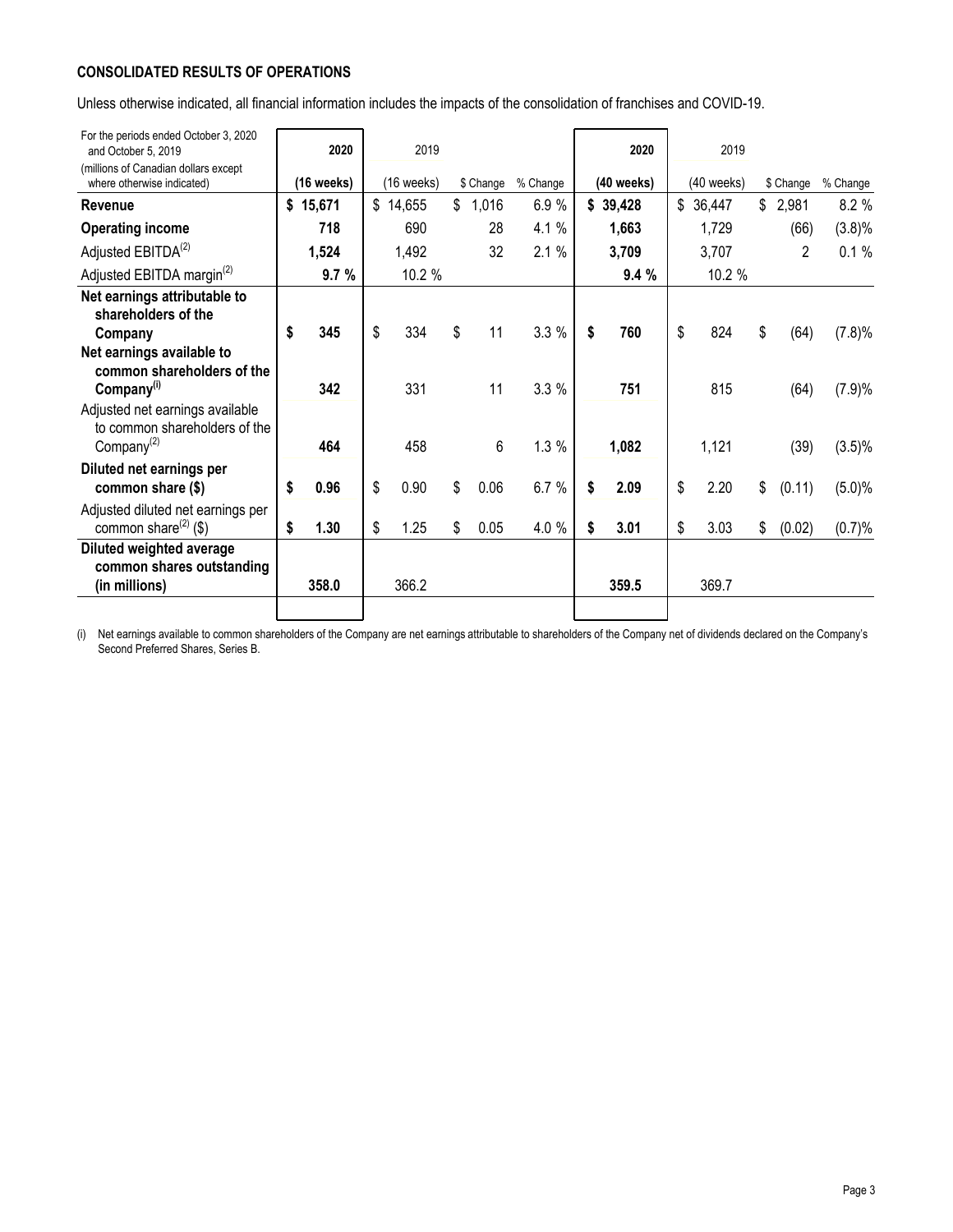#### **REPORTABLE OPERATING SEGMENTS**

The Company has two reportable operating segments (with all material operations carried out in Canada):

- The Retail segment consists primarily of corporate and franchise-owned retail food and Associate-owned drug stores. The Retail segment also includes in-store pharmacies and other health and beauty products, apparel and other general merchandise and supports the *PC Optimum* Program; and
- The Financial Services segment provides credit card and everyday banking services, the *PC Optimum* Program, insurance brokerage services, and telecommunication services.

|                                                           |        |          |    |                  |    |                             |    | 2020       |    |          |    |           |    |                             |    | 2019         |  |
|-----------------------------------------------------------|--------|----------|----|------------------|----|-----------------------------|----|------------|----|----------|----|-----------|----|-----------------------------|----|--------------|--|
|                                                           |        |          |    |                  |    |                             |    | (16 weeks) |    |          |    |           |    |                             |    | $(16$ weeks) |  |
| For the periods ended October 3, 2020 and October 5, 2019 |        |          |    | <b>Financial</b> |    |                             |    |            |    |          |    | Financial |    |                             |    |              |  |
| (millions of Canadian dollars)                            | Retail |          |    | <b>Services</b>  |    | Eliminations <sup>(1)</sup> |    | Total      |    | Retail   |    | Services  |    | Eliminations <sup>(1)</sup> |    | Total        |  |
| Revenue                                                   |        | \$15,464 |    | 278              |    | (71)                        |    | \$15,671   |    | \$14,420 | \$ | 309       | \$ | (74)                        |    | \$14,655     |  |
| Adjusted gross profit <sup>(2)</sup>                      |        | \$4,534  | \$ | 226              | \$ | (71)                        |    | \$4,689    |    | \$4,262  | \$ | 262       | \$ | (74)                        |    | \$4,450      |  |
| Adjusted gross profit $\%^{(2)}$                          |        | 29.3 %   |    | 81.3 %           |    | $\%$                        |    | 29.9 %     |    | 29.6 %   |    | 84.8%     |    | $-$ %                       |    | 30.4 %       |  |
| <b>Operating income</b>                                   | \$     | 674      |    | 44               |    |                             |    | 718        | \$ | 655      | \$ | 35        | \$ |                             | \$ | 690          |  |
| Net interest expense and other<br>financing charges       |        | 205      |    | 23               |    |                             |    | 228        |    | 203      |    | 20        |    |                             |    | 223          |  |
| Earnings before income taxes                              | \$     | 469      | S  | 21               | S  |                             |    | 490        | \$ | 452      | S  | 15        | \$ |                             | \$ | 467          |  |
| Depreciation and amortization                             | \$     | 789      | \$ | 6                | \$ |                             | \$ | 795        | \$ | 771      | \$ | 4         | \$ |                             |    | 775          |  |
| Adjusted EBITDA <sup>(2)</sup>                            |        | 1,474    |    | 50               |    |                             |    | 1,524      |    | 1,452    |    | 40        |    |                             |    | 1,492        |  |
| Adjusted EBITDA margin <sup>(2)</sup>                     |        | 9.5%     |    | N/A              |    | — %                         |    | 9.7%       |    | 10.1%    |    | N/A       |    | $-$ %                       |    | 10.2%        |  |
|                                                           |        |          |    |                  |    |                             |    |            |    |          |    |           |    |                             |    |              |  |

(i) Eliminations include the reclassification of revenue related to President's Choice Financial Mastercard<sup>®</sup> loyalty awards in the Financial Services segment.

ı

|                                                           |           |                 |     |                             |       | 2020       |          |          |                             |    |       | 2019         |
|-----------------------------------------------------------|-----------|-----------------|-----|-----------------------------|-------|------------|----------|----------|-----------------------------|----|-------|--------------|
|                                                           |           |                 |     |                             |       | (40 weeks) |          |          |                             |    |       | $(40$ weeks) |
| For the periods ended October 3, 2020 and October 5, 2019 | Financial |                 |     |                             |       |            |          |          | Financial                   |    |       |              |
| (millions of Canadian dollars)                            | Retail    | <b>Services</b> |     | Eliminations <sup>(1)</sup> | Total | Retail     |          | Services | Eliminations <sup>(1)</sup> |    | Total |              |
| Revenue                                                   | \$38,816  |                 | 777 |                             | (165) | \$39,428   | \$35,778 | S        | 859                         | \$ | (190) | \$36,447     |
| Adjusted gross profit <sup>(2)</sup>                      | \$11,468  | \$              | 678 | \$                          | (165) | \$11,981   | \$10,622 | \$       | 742                         | \$ | (190) | \$11,174     |
| Adjusted gross profit $\%^{(2)}$                          | 29.5 %    |                 |     | 87.3 %<br>$-$ %             |       | 30.4 %     | 29.7 %   |          | 86.4 %                      |    | $-$ % | 30.7 %       |
| <b>Operating income</b>                                   | \$1,582   |                 | 81  |                             |       | \$1,663    | \$1,602  | \$       | 127                         | \$ |       | \$1,729      |
| Net interest expense and other                            |           |                 |     |                             |       |            |          |          |                             |    |       |              |
| financing charges                                         | 509       |                 | 67  |                             |       | 576        | 511      |          | 60                          |    |       | 571          |
| Earnings before income taxes                              | \$1,073   |                 | 14  | S                           |       | \$1,087    | \$1,091  | \$       | 67                          | \$ |       | \$1,158      |
| Depreciation and amortization                             | \$1,971   | \$              | 16  | \$                          |       | \$1,987    | \$1,921  | \$       | 14                          | \$ |       | \$1,935      |
| Adjusted EBITDA <sup>(2)</sup>                            | 3,612     |                 | 97  |                             |       | 3,709      | 3,565    |          | 142                         |    |       | 3,707        |
| Adjusted EBITDA margin <sup>(2)</sup>                     | 9.3 %     |                 | N/A |                             | $-$ % | 9.4%       | 10.0 %   |          | N/A                         |    | — %   | 10.2 %       |
|                                                           |           |                 |     |                             |       |            |          |          |                             |    |       |              |

(i) Eliminations include the reclassification of revenue related to President's Choice Financial Mastercard<sup>®</sup> loyalty awards in the Financial Services segment.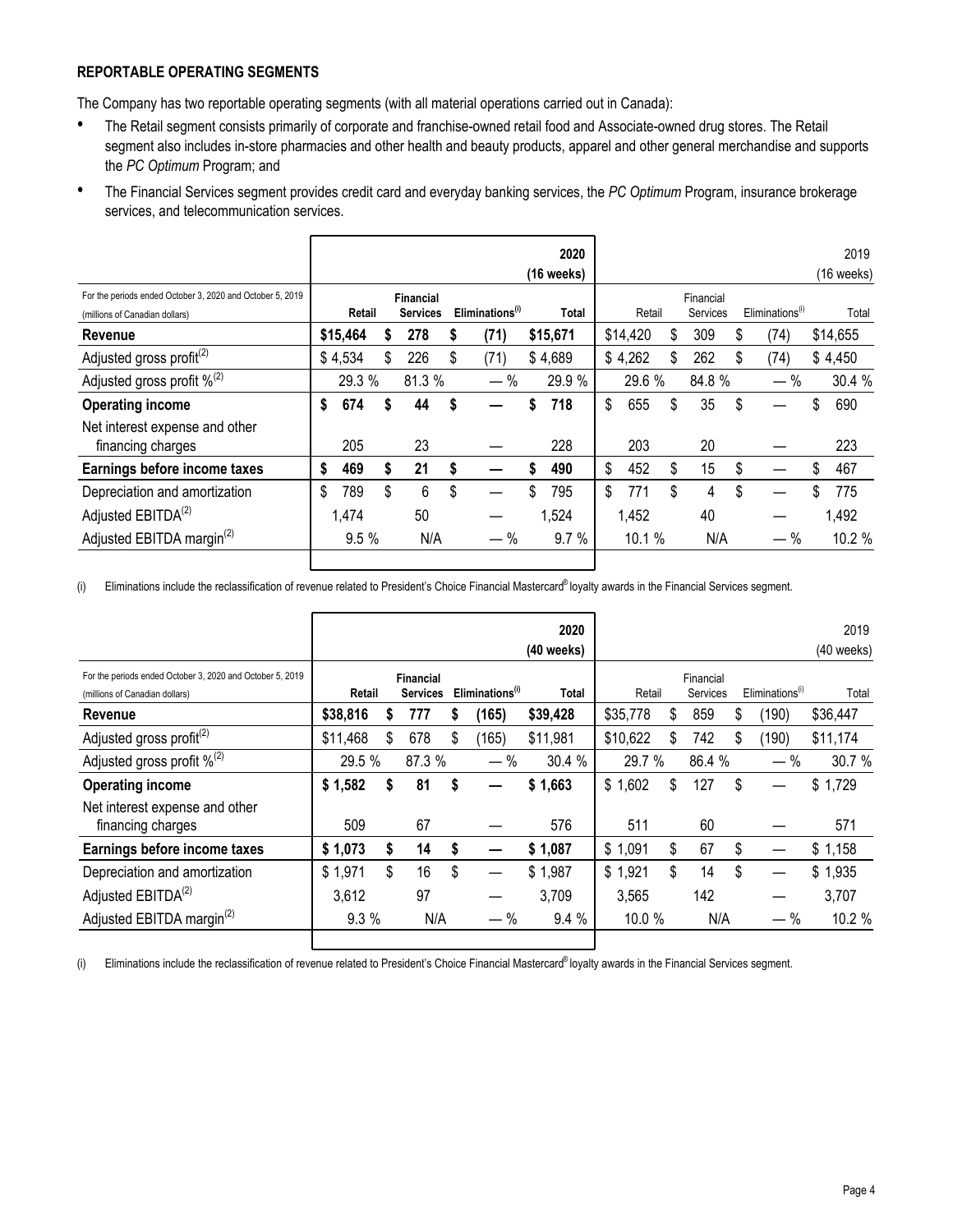#### **RETAIL SEGMENT**

Unless otherwise indicated, the following financial information includes the impacts of the consolidation of franchises and COVID-19.

- Retail segment sales were \$15,464 million. When compared to the third quarter of 2019, this represented an increase of \$1,044 million, or 7.2%. After excluding the consolidation of franchises, Retail segment sales increased by \$939 million or 6.7%.
	- Food retail (Loblaw) sales were \$11,215 million and Food retail same-store sales growth was 6.9% (2019 0.1%). Food samestore sales growth was positively impacted by COVID-19.
		- The Company's Food retail average article price was higher by  $5.3\%$  (2019 2.2%), which reflects the year over year growth in Food retail revenue over the average number of articles sold in the Company's stores in the quarter. The increase in average article price was due to sales mix.
		- Food retail basket size increased and traffic decreased in the quarter.
	- Drug retail (Shoppers Drug Mart) sales were \$4,249 million, and Drug retail same-store sales growth was 6.1% (2019 4.1%), with pharmacy same-store sales growth of 10.3% (2019 – 5.3%) and front store same-store sales growth of 2.4% (2019 – 3.1%). Drug same-store sales was positively impacted by COVID-19.
		- $\blacksquare$  On a same-store basis, the number of prescriptions dispensed increased by 5.0% (2019 2.9%) and the average prescription value increased by 4.9% (2019 – 1.6%).
- Operating income in the third quarter of 2020 was \$674 million. When compared to the third quarter of 2019, this represented an increase of \$19 million, or 2.9%.
- Adjusted gross profit<sup>(2)</sup> in the third quarter of 2020 was \$4,534 million. When compared to the third quarter of 2019, this represented an increase of \$272 million, or 6.4%. Excluding the consolidation of franchises, adjusted gross profit<sup>(2)</sup> increased by \$153 million. Adjusted gross profit percentage<sup>(2)</sup> of 29.3% decreased by 30 basis points compared to the third quarter of 2019. Adjusted gross profit percentage<sup>(2)</sup>, excluding the consolidation of franchises, was 26.7%. This represented a decrease of 60 basis points compared to the third quarter of 2019. Food margins were negatively impacted as a result of COVID-19 related changes in sales mix, and pricing investments. Drug retail margins were negatively impacted as a result of COVID-19 related changes in prescription refill limits from 30 days back to 90 days.
- Adjusted EBITDA<sup>(2)</sup> in the third quarter of 2020 was \$1,474 million. When compared to the third quarter of 2019, this represented an increase of \$22 million, or 1.5%. The increase included the year-over-year favourable impact of the consolidation of franchises of \$8 million. Excluding the consolidation of franchises, the increase was driven by an increase in adjusted gross profit<sup>(2)</sup> of \$153 million, partially offset by an increase in SG&A of \$139 million. SG&A as a percentage of sales, excluding the consolidation of franchises, was 17.2%, a decrease of 10 basis points compared to the third quarter of 2019. The favourable decrease of 10 basis points was primarily related to sales leverage and process and efficiency gains which was partially offset by COVID-19 related costs and incremental ecommerce labour costs as a result of increased on-line sales.
- Depreciation and amortization in the third quarter of 2020 was \$789 million, an increase of \$18 million compared to the third quarter of 2019, primarily driven by the consolidation of franchises and an increase in IT assets. Included in depreciation and amortization is the amortization of intangibles assets related to the acquisition of Shoppers Drug Mart Corporation of \$155 million (2019 – \$157 million).
- The Company recorded approximately \$12 million of restructuring and other related charges, primarily related to Process and Efficiency initiatives. Included in the restructuring charges are \$6 million of charges related to the closure of the two distribution centres in Laval and Ottawa, that were previously announced in the first quarter of 2020. The Company is investing to build a modern and efficient expansion to its Cornwall distribution centre to serve its food and drug retail businesses in Ontario and Quebec. The distribution centres in Laval and Ottawa will be transferring their volumes to Cornwall and the Company expects to incur additional restructuring costs through to 2022 related to these closures.
- As at the end of the first quarter of 2020, the Company consolidated all of its remaining franchisees. Consolidation of franchises in the third quarter of 2020 resulted in a year-over-year increase in revenue of \$105 million, an increase in adjusted EBITDA<sup>(2)</sup> of \$8 million, an increase in depreciation and amortization of \$9 million and a decrease in net earnings attributable to non-controlling interests of \$4 million.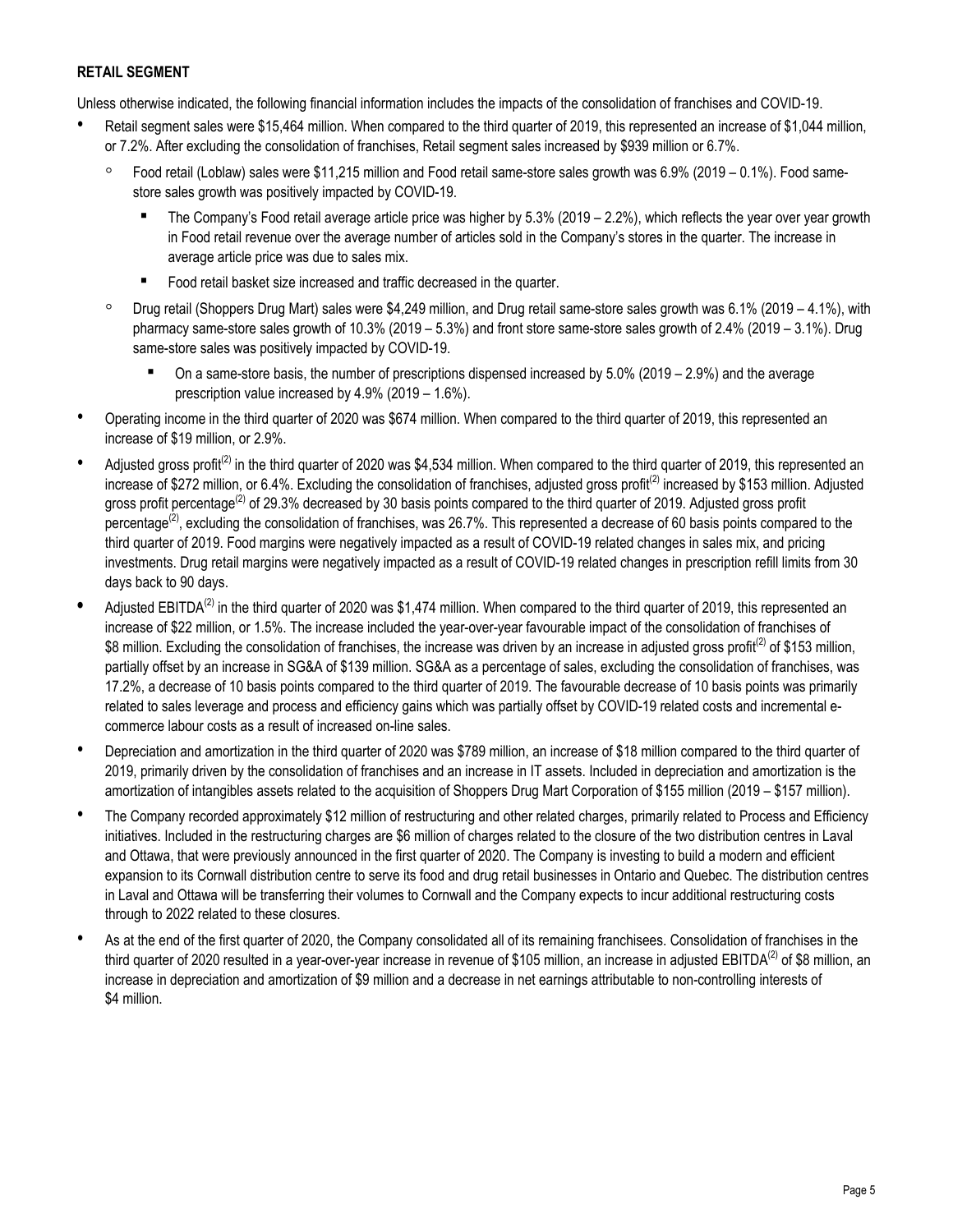#### **FINANCIAL SERVICES SEGMENT**

- Revenue was \$278 million. When compared to the third quarter of 2019, this represented a decrease of \$31 million. The decrease was primarily driven by lower interest, interchange income and credit card related fees due to lower customer spending, partially offset by higher sales attributable to *The Mobile Shop*TM *.*
- Earnings before income taxes were \$21 million. When compared to the third quarter of 2019, this represented an increase in earnings of \$6 million. The increase was primarily driven by lower credit losses and expected credit losses, and lower customer acquisition costs, partially offset by lower revenue, as described above.
- In the third quarter, the Company launched the *PC Money* Account. New customers enrolled in the *PC Money* Account to date have exceeded the Company's expectations.

#### **COVID-19 UPDATE**

#### **General**

The COVID-19 pandemic had a significant impact on our colleagues, customers, suppliers and other stakeholders in the third quarter. As disclosed previously, starting in March, the Company reacted quickly to changing circumstances by ramping up investments in various areas.

In the four weeks following the end of the third quarter, the Company observed continued sales volatility and changes in sales mix as the pandemic impacted consumer behaviour. Food retail same-store sales trends and COVID-19 related costs were in line with third quarter results, however, Drug retail same-store sales have decelerated when compared to the third quarter.

In light of the uncertainty surrounding the duration and severity of the pandemic, it is not possible to reliably estimate the length and severity of COVID-19 related impacts on the financial results and operations of the Company. As announced on April 9, 2020, the Company has withdrawn its 2020 Outlook that is contained in its Management's Discussion and Analysis ("MD&A") for the year ended December 28, 2019.

#### **Liquidity**

The Company's liquidity position is supported by a strong balance sheet and the ability to generate significant cash flow from its operations. In September 2020, DBRS Morningstar upgraded Loblaw's credit rating from BBB to BBB (high). Subsequent to the end of the third quarter of 2020, the Company extended the maturity of its existing \$1 billion credit facility to October 7, 2023. As at the end of the third quarter, the Company's consolidated cash and short-term investments balance was \$1.8 billion. The aggregate available liquidity is approximately \$3.8 billion including undrawn amounts under committed credit facilities. President's Choice Bank continues to maintain a level of liquidity well in excess of required regulatory minimums.

#### **Risk Factor**

For more information on the risks presented to the Company by the COVID-19 pandemic, please see Section 9, "Enterprise Risks and Risk Management" of the Company's MD&A for the quarter ended October 3, 2020.

#### **DECLARATION OF DIVIDENDS**

Subsequent to the end of the third quarter of 2020, the Board of Directors declared a quarterly dividend on Common Shares and Second Preferred Shares, Series B.

| Common Shares                     | \$0.335 per common share, payable on December 30, 2020 to shareholders of record on<br>December 15, 2020 |
|-----------------------------------|----------------------------------------------------------------------------------------------------------|
| Second Preferred Shares, Series B | \$0.33125 per share, payable on December 31, 2020 to shareholders of record on<br>December 15, 2020      |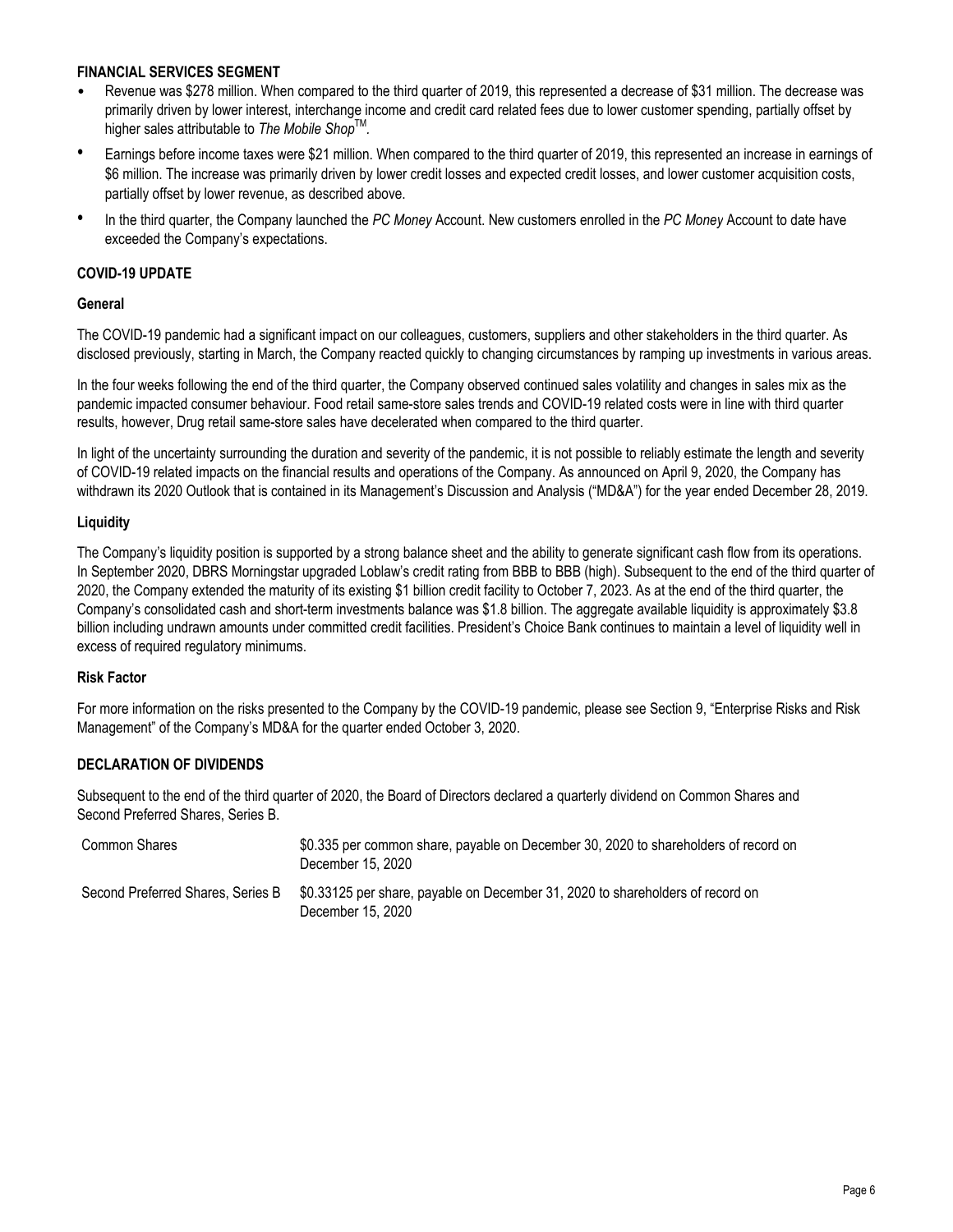#### **NON-GAAP FINANCIAL MEASURES**

The Company uses non-GAAP financial measures as it believes these measures provide useful information to both management and investors with regard to accurately assessing the Company's financial performance and financial condition.

Management uses these and other non-GAAP financial measures to exclude the impact of certain expenses and income that must be recognized under GAAP when analyzing underlying consolidated and segment operating performance, as the excluded items are not necessarily reflective of the Company's underlying operating performance and make comparisons of underlying financial performance between periods difficult. The Company excludes additional items if it believes doing so would result in a more effective analysis of underlying operating performance. The exclusion of certain items does not imply that they are non-recurring.

These measures do not have a standardized meaning prescribed by GAAP and therefore they may not be comparable to similarly titled measures presented by other publicly traded companies and should not be construed as an alternative to other financial measures determined in accordance with GAAP.

For reconciliation to, and description of, the Company's non-GAAP financial measures and financial metrics, please refer to Section 11 "Non-GAAP Financial Measures" of the Company's 2020 Third Quarter Report to Shareholders.

#### **FORWARD-LOOKING STATEMENTS**

This News Release contains forward-looking statements about the Company's objectives, plans, goals, aspirations, strategies, financial condition, results of operations, cash flows, performance, prospects, opportunities and legal and regulatory matters. Specific forward-looking statements in this News Release include, but are not limited to, statements with respect to the Company's anticipated future results, events and plans, strategic initiatives and restructuring, regulatory changes including further healthcare reform, future liquidity, planned capital investments, and the status and impact of Information Technology systems implementations. These specific forward-looking statements are contained throughout this News Release including, without limitation, in the "Consolidated Results of Operations" Other Business Matters section and "COVID-19 Update" section of this News Release. Forward-looking statements are typically identified by words such as "expect", "anticipate", "believe", "foresee", "could", "estimate", "goal", "intend", "plan", "seek", "strive", "will", "may", "should" and similar expressions, as they relate to the Company and its management.

Forward-looking statements reflect the Company's estimates, beliefs and assumptions, which are based on management's perception of historical trends, current conditions and expected future developments, as well as other factors it believes are appropriate in the circumstances. The Company's expectation of operating and financial performance in 2020 is based on certain assumptions including assumptions about the COVID-19 pandemic, healthcare reform impacts, anticipated cost savings and operating efficiencies and anticipated benefits from strategic initiatives. The Company's estimates, beliefs and assumptions are inherently subject to significant business, economic, competitive and other uncertainties and contingencies regarding future events, including the COVID-19 pandemic and as such, are subject to change. The Company can give no assurance that such estimates, beliefs and assumptions will prove to be correct.

Numerous risks and uncertainties could cause the Company's actual results to differ materially from those expressed, implied or projected in the forward-looking statements, including those described in Section 12 "Enterprise Risks and Risk Management" of the MD&A in the 2019 Annual Report and the Company's 2019 Annual Information Form (for the year ended December 28, 2019) as well as COVID-19 related risks that have been added to Section 9 "Enterprise Risks and Risk Management" of the Company's MD&A for the quarter ended October 3, 2020.

Readers are cautioned not to place undue reliance on these forward-looking statements, which reflect the Company's expectations only as of the date of this News Release. Except as required by law, the Company does not undertake to update or revise any forward-looking statements, whether as a result of new information, future events or otherwise.